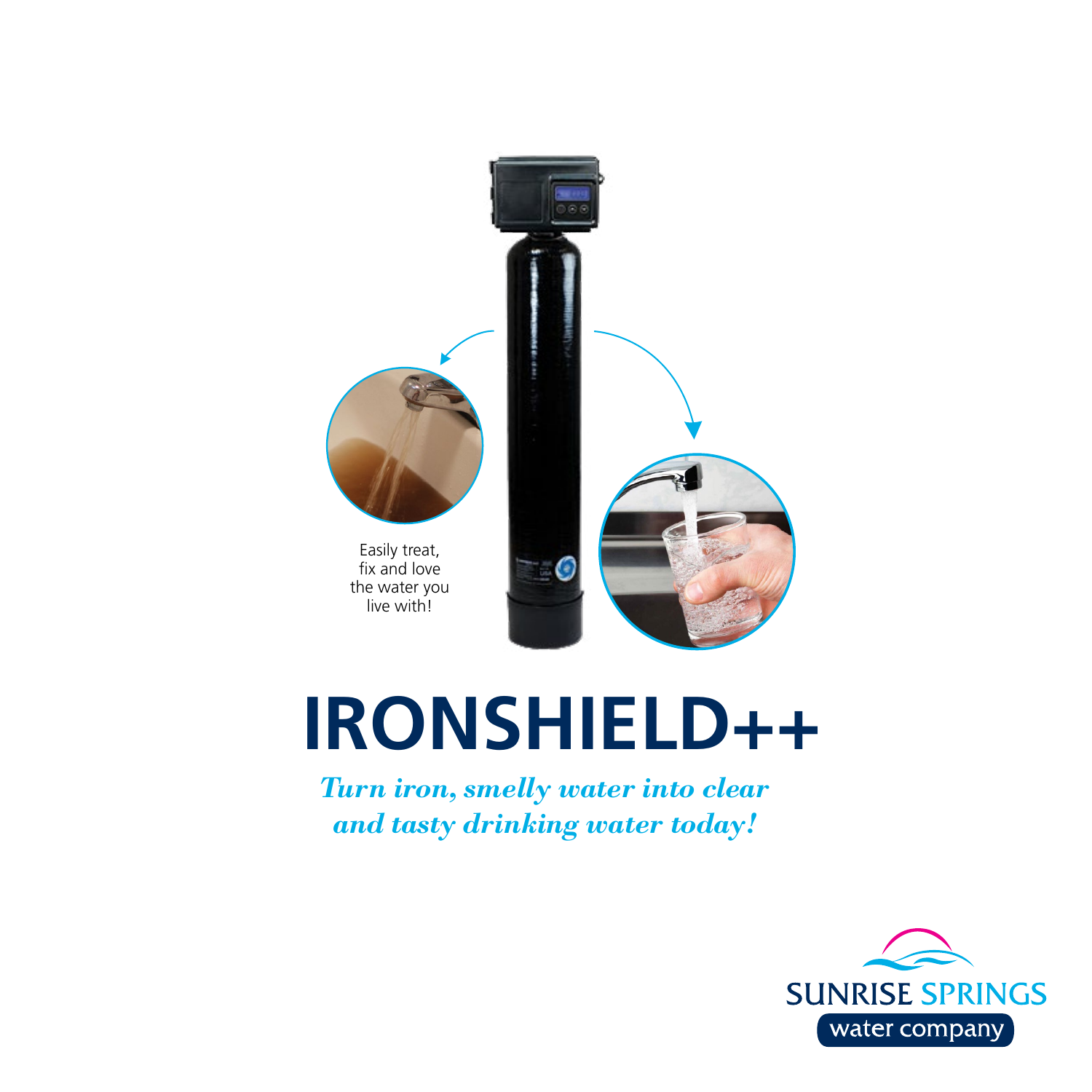



Improve water's taste

### **IRONSHIELD++ The**

*air injected system, will successfully remove all of your iron and Sulfur from your water before it gets to your faucet.* 



Make white clothes white







No more expensive and messy chemicals



No pumps to fail



No maintenance or filter to replace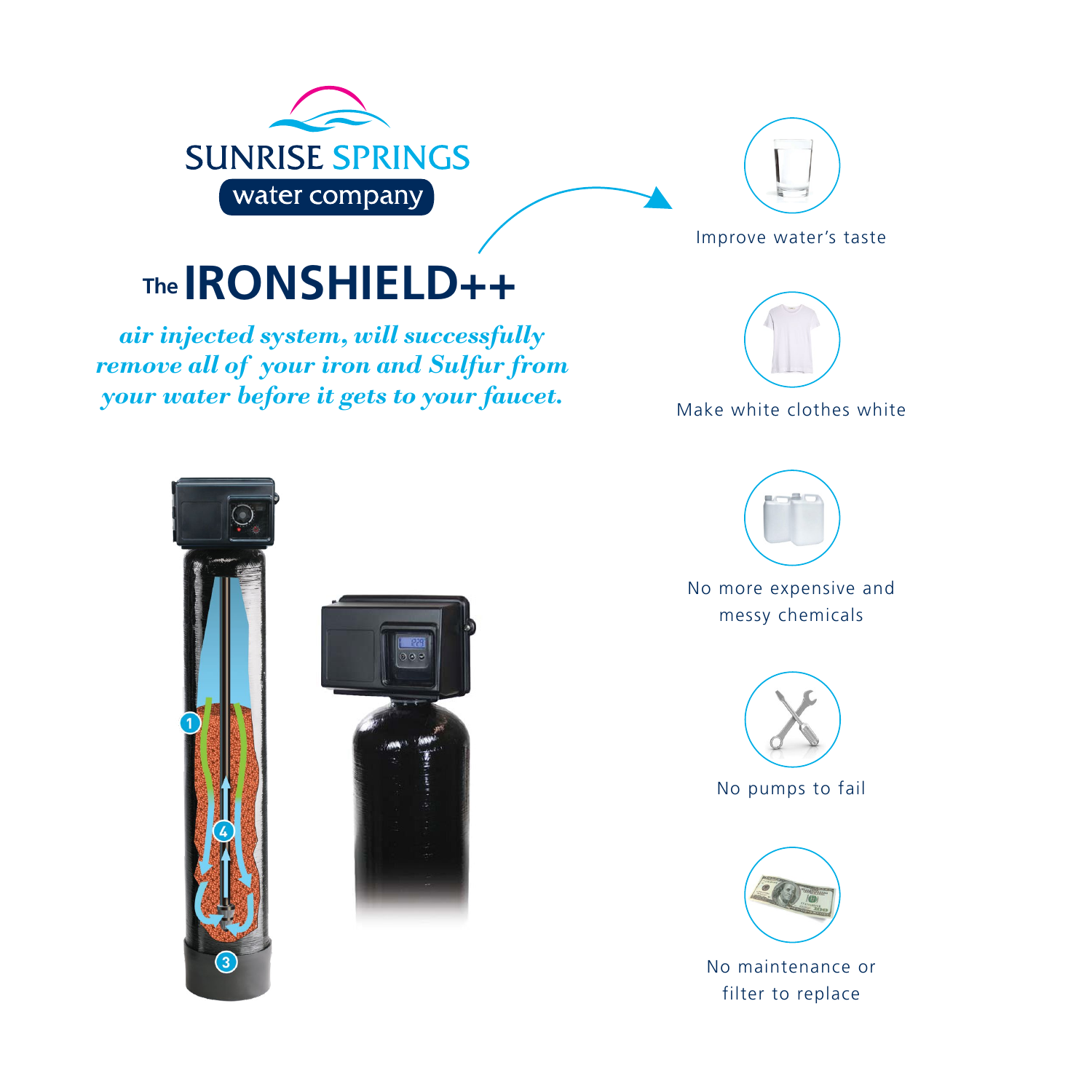## *Let us help you treat, fix*  and LOVE your WATER!



**An iron problem is characterized by the red-brown staining of bathroom fixtures and laundry. The water is clear when drawn but once exposed to air the iron changes into a ferric (oxidized) state. Iron filters work by oxidizing the iron and/or sulfur and then filtering it out through the media bed.** 

**Our IRONSHIELD++ regenerates the media with an all natural process that uses FREE Oxygen. Successfully remove radium, uranium, selenium, arsenic, zinc, copper and lead, as well as other radionuclides. This filter uses oxygen to oxidize the stored iron residue and washes it down the drain during the regeneration process that automatically occurs every three days while you're sleeping.** 

*Save money and remove all unwanted toxins with NO salt or chemicals.*